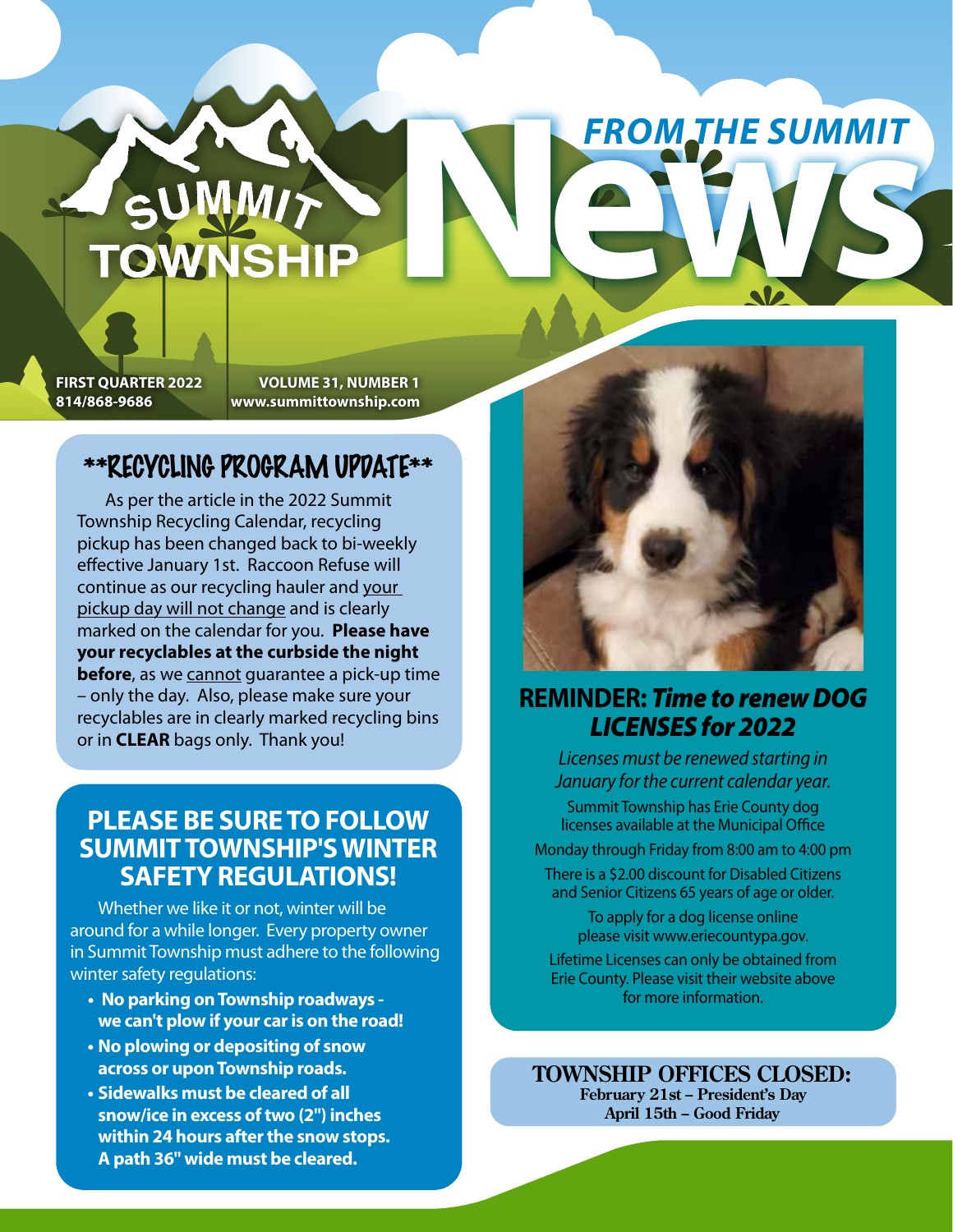#### **MEET THE STAFF**

**TOWNSHIP:** 868-9686 **Jack Lee, Jr. -** Supervisor/Treasurer/ Dir. Land Development **Mark A. Welka -**  Supervisor/Chairman/Roadmaster **Tony Davis -**  Supervisor/Director of Parks/ Equipment Maint. Supervisor/ Assistant Roadmaster **Lisa Vallimont -**  Municipal Secretary **Michelle Nesselhauf -** HR Director/Recycling Coordinator/ Newsletter Editor **Tamara Cass -**  Zoning Administrator **Debra Jageman –**  Zoning Administrative Assistant **Kip Hayford -** Code Enforcement **Matthew Jonas -** Township Engineer **Joe Whitmer** – GIS/MS-4 Technician **Gina Erbin -** Receptionist THE ROAD CREW: **Mike Hanas -** Road Foreman

**Darrell Sayers -** Garage Foreman **Steve Skelly, Joe Passerotti, Larry Hudacky, Jeff Matheis, Andrew Fox & Joe Malinowski**

WATER AUTHORITY: 864-2323 **Brian Hiles -** Manager **Sean Miller -** Foreman **Gretchen Hayford -** Office Manager **Kathy Hiles –** Administrative **Secretary Brian Clark, Lisa Culbertson, Adam Wilps, Lynn Rublee** - Systems Operators SEWER AUTHORITY: 868-4495 **William Steff, P.E. -** Manager **Caitlyn Haener-Schwab -** Administrative Supervisor **Amy McCaslin -** Billing Clerk **Marty McAtee -** Operations Foreman

**Chris Hodge -** GIS Specialist/Asst. Project Manager **Andrew Larson, Scott Snyder -** Maintenance Technicians

### **PUBLIC MEETING SCHEDULE**

**Board of Supervisors:**  1<sup>st</sup> Monday of each month, 6:00 p.m. 3<sup>rd</sup> Monday of each month, 4:30 p.m.

**Planning Commission:**  2<sup>nd</sup> Monday of each month, 6:30 p.m.

**Sewer Authority:**  Last Thursday of each month, 9:00 a.m.

**Water Authority:**  1<sup>st</sup> Tuesday of each month, 6:00 p.m.

**Recreation Board:**  1<sup>st</sup> Wednesday of each month, 4:30 p.m.

**LeBoeuf Little League:**  2<sup>nd</sup> Sunday of each month, 6:00 p.m. at Waterford American Legion

#### **Zoning Hearing Board:**

4<sup>th</sup> Tuesday of each month, 6:00 p.m. As needed and advertised only

**Summit Township Industrial and Economic Development Authority (STIEDA):**

4<sup>th</sup> Monday of each month, 7:00 p.m. as needed.

#### **Debra Cameron, Summit Township Tax Collector**

1754 Townhall Rd.West, Erie, PA 16509 | (814) 866-2653 Office Hours: Monday - Thursday, 10AM-2PM | Monday evening 5-7PM By appointment November 1 - March 1



**TARGET**, located at 6700 Peach Street, recently completed interior renovations including reconfiguration of their existing office and storage to allow for their grocery pickup program.

**ERIE LASER PROFESSIONALS**, located at 8310 Peach Street, recently completed interior renovations. Erie Laser Professionals opened in March 2015 with one purpose in mind: to offer stateof-the-art laser tattoo removal treatments at extremely affordable prices to the greater Lake Erie community.

**PLASTIKOS**, located at 8165 Hawthorne Drive, recently completed interior renovations including converting an existing press room into an ISO-8 Certified cleanroom consisting of ceiling removal and replacement, creation of transition rooms, addition of wall panels, new lighting, and modifications to the mechanical system.

**VERIZON**, located at 7190 Peach Street, recently completed interior renovations to update their sales floor. Verizon Communications was formed on June 30, 2000, and is one of the world's leading providers of technology and communications services.

**MOOSE HEAD POTTERY** recently opened their new location at 8270 Peach Street, Suite 300. Moose Head Pottery specializes in unique, one-of-a-kind, custom stoneware beer growlers and pottery available for purchase online or in their studio.

## IN THE WORKS:

**RISE** has started the process of adding a pickup window to their location at 1950 Rotunda Drive

**THE STORMING CRAB** restaurant has started the process of interior and exterior renovations to establish their new location in the former Steak & Shake building located at 7791 Peach Street

**BOB'S DISCOUNT FURNITURE** has started the process of renovations to establish their new location in the former Babies R Us building located at 6680 Peach Street

**AUTO EXPRESS KIA** has started the process of adding two vehicle charging stations at their 9090 Peach Street location

### **NEWSLETTER DEADLINE**

The next deadline for submission of newsletter articles is **April 8th**! Our next newsletter will be published in early to mid-May.

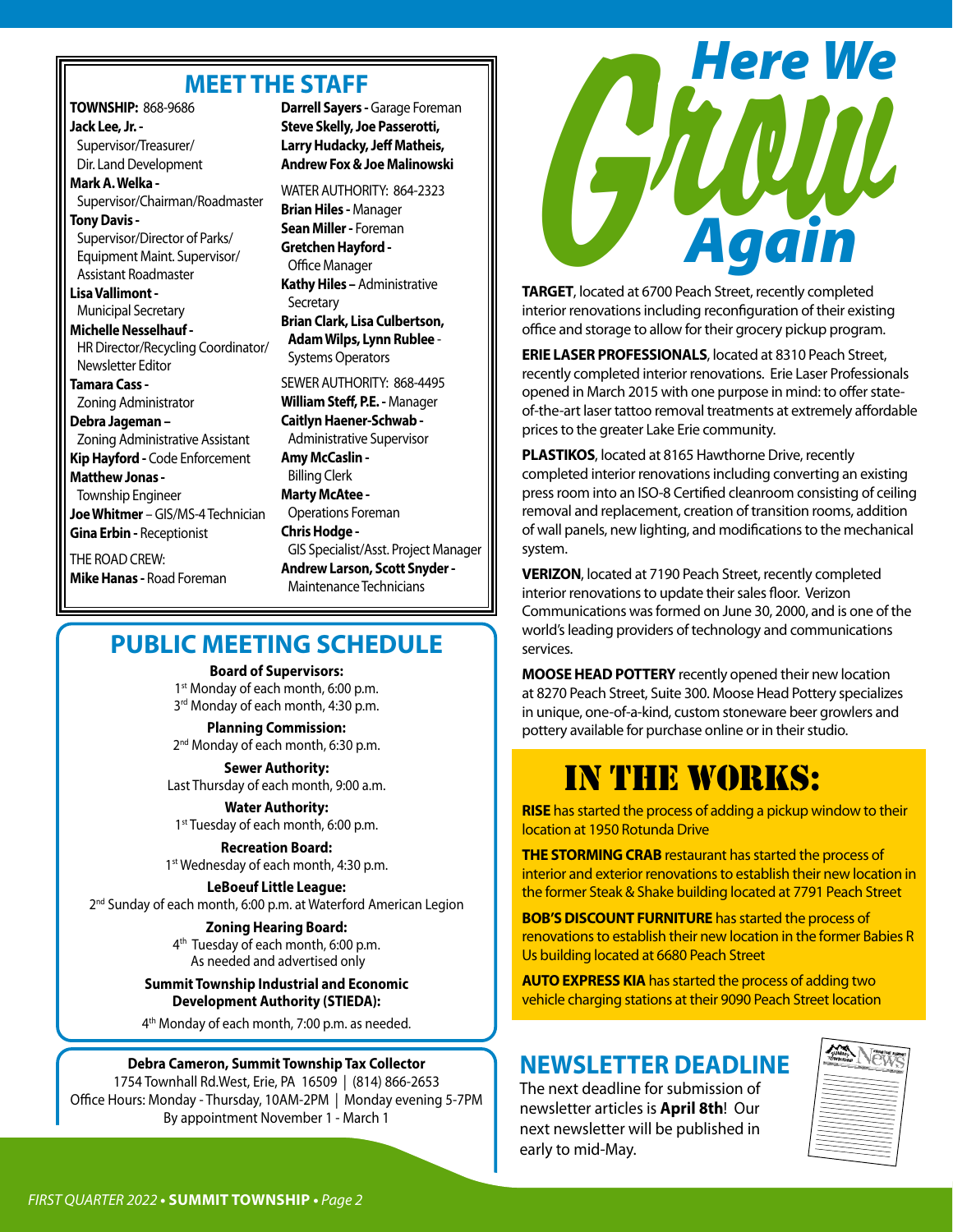Hello residents. We just witnessed a darn good snow event on January 17th, so I hope every one could get through it without too much grief. The local weather station said we received 19" with more accumulation in some areas.

This is January so we must tough it out. Most of us know many people who have been waiting to enjoy some of their winter sports, so for the ones who don't, spring is on its way.

Winter road maintenance can be annoying too because when we have deep snow and tall snowbanks, the plows load up with snow and will help fill in the ends of driveways as they pass by. All part of living in NW PA. Our crews do a fantastic job, and I will boast, maybe the best in Erie County.

We are still involved with this covid mess. Many people have been sick. I did get my vaccinations and my flu shot. I'm very fortunate to have had no side effects. Vaccinations are your personal choice, so in my opinion, do want ever you feel is right. As for me, I do believe in modern medical science.

The pandemic has been very hard on the world economy by creating product and material shortages and escalated inflation. It has also hurt the workforce. Employers are still offering a good wage and sign-on bonuses to try to attract employees. The pandemic started early in 2020 and I believe it will affect our economy for years to come. Just my opinion.

## *SUPERVISOR'S CORNER*

Hopefully, we will be able to get past this thing soon and back to normal functions like the way we used to live.

I bring this up because as public servants, it can be very challenging. We must worry about everyone's safety, so we try to do the best we can to protect the public by following protocol, being safe, and making not-so-popular decisions at times; but we are still under the scrutiny of critics. I have no complaints there. All part of the job.

A couple of other public service items to mention are, if you make less than \$57,000 a year, you can get free tax filing service through United Way of Erie County. You can make an appointment by calling 1-888-829-5680.

Another service available as of February 1st is, PA Homeowners Assistance Fund for income-eligible Pennsylvania homeowners facing unforeseen financial hardships because of the COVID-19 pandemic can apply for assistance. You can learn about PAHAF and see a list of organizations that can assist you by visiting www.pahaf.org or by calling the PAHAF call center at 888-987-2423 Monday through Friday from 8 a.m. to 8 p.m.

Thank you for your time, take care,

*Supervisor Jack Lee*

Hello Summit Township Residents,

Hopefully, everyone is doing well and making the best of our winter weather. Initially, I thought we were looking at a rather mild winter but as of late, it would appear more of an average winter. Nevertheless, we are halfway through, and spring is right around the corner.

Many ideas have been brought to the table regarding improvements to our parks this year. There seems to be an abundance of grant money available for parks and recreation, more so than in past years. Therefore, we are going to have an ambitious schedule of applying for grants and hopefully receiving some in order to accomplish these projects with a minimal out-of-pocket expense.

At Picnicana for example, we would like to replace the old picnic tables with newer more modern weather-resistant tables. The restroom at the park could certainly use a facelift,

which would include, new stalls and doors, sinks and fixtures, wall coverings, and some sort of floor upgrade. The basketball court needs resurfacing using today's advanced coatings which would bring many more years of life to it.

Community Park could stand to have another restroom located at the upper end of the park and the existing restroom could use new stalls and paint as well as floor refinishing

We will be working along with the Recreation Board in the next month or two to come up with some solid ideas and plans and hopefully accomplish at least a few of these tasks this year and finish them next year.

Until then, enjoy the rest of the winter weather, stay safe, and we will be seeing you soon.

Best regards,

*Supervisor Tony Davis* 

Hello Summit Residents,

I hope this newsletter finds you well.

The road crew has been busy plowing and salting to keep our roads safe to travel. We have eight employees who pour their hearts and souls into their job. Four of the guys come in at 4:00 am and the other four come in at 7:00 am. We do our best to keep the roads cleared off for morning commutes and evening returns.

In the event of heavy snow, the crews are asked to run 12-hour shifts. During these extreme snow events visibility is often limited and treacherous. The trucks try to maintain a speed of around twenty miles per hour so that the snow will

leave the road surface. When the snow is wet and heavy it will often knock over mailboxes that are compromised or not built to township specifications and driveways and sidewalks get plowed in. As frustrating as this is, we all know it's part of living in this region and that it's been like this for many years. Please keep in mind that after a 12-hour shift we return home to also clean out and repair our properties.

There is light at the end of the tunnel with the days getting longer and spring right around the corner.

Take Care & Stay Healthy, *Supervisor Mark Welka*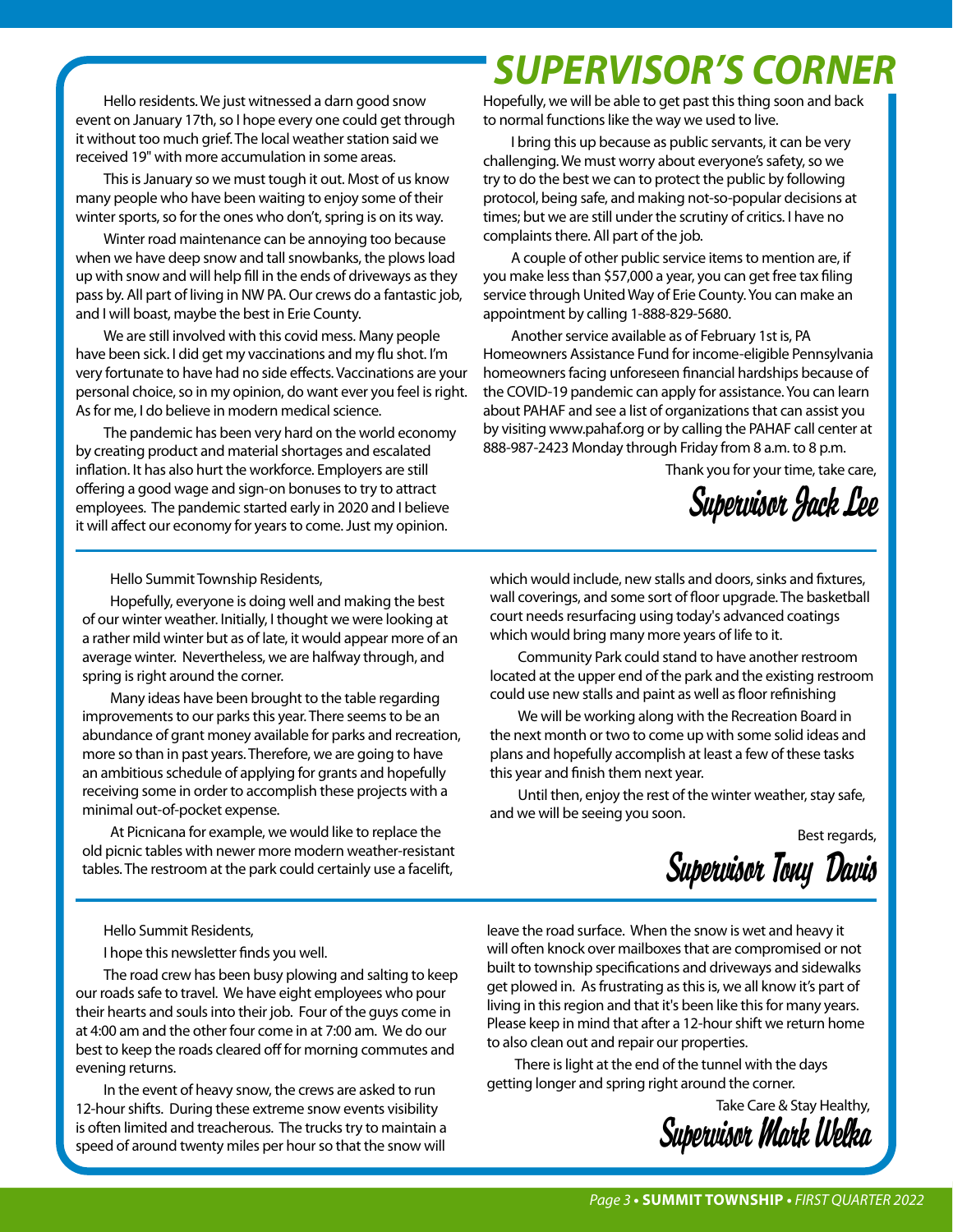#### **Summit Community Food Pantry**

#### Happy New Year!

As the new year begins, we once again are committed to providing for individuals and families that are food insecure in a respectful and caring manner. Thanks to all the businesses, organizations, individuals, and volunteers who made our holiday season another great success especially FLB National Honor Society, FLB Junior NHS, and Summit Lion's Club. If you are new to Summit Township and are in need of assistance, please bring proof of residency to any of the distribution days listed below.

We continue to do curbside pickup. Distribution days remain on the 2nd and 4th Thursday of the month from 2-4 pm.

Summit Community Food Pantry (SCFP) 1230 Townhall Rd., West, Basement, Erie, PA 16509

## **"No Surprises Act" and New Legislation**

#### **By State Rep. Bob Merski, D-Erie**

All residents should be aware of a new federal law that protects patients from surprise medical bills. The "No Surprises Act" offers protection against unexpected medical bills a patient receives when they unknowingly or unintentionally obtain health care from a provider that is outside their plan's provider network.

Patients who receive a surprise bill for services provided on or after Jan. 1 of this year should submit a bill review request to the state Insurance Department at www.insurance.pa.gov. The department will verify the patient's form of coverage and reach out directly to the provider to ensure that the act's protections are being met. (Patients can also seek assistance from their health plan.)

When possible, patients should contact the department before paying a bill

they believe may be a surprise bill or otherwise sent in error. In addition to the website, the department can be reached at 1-877-881-6388.

#### *My bills to fight blight, boost businesses, help seniors*

While new laws and programs are bringing new benefits, there is still much more we can do to improve life here in the district and throughout the commonwealth. Among other measures, I am introducing bills to:

- Help Erie and other cities fight blight, by establishing a grant program to fund code enforcement and making it easier to identify and contact property owners.
- Help start-up businesses hurt by the pandemic, which have been largely ineligible for assistance even though they have felt the economic impact just as keenly as more established businesses.
- Expand eligibility for the "retired status" vehicle registration discount. (The discount, currently available to retirees with income up to \$19,200, has not been updated in years and has not kept pace with inflation. My bill would expand the income limit to \$29,900 and allow for it to be adjusted according to the Consumer Price Index.)
- Expand "micro-transit" programs small-scale transit and rideshare programs with flexible routes and on-demand scheduling, which offer important access for residents who live far from bus stops or face other mobility issues.

As I work to be your voice in Harrisburg, please remember that I remain committed to working for you at the local level. Please don't hesitate to contact my office at (814) 455-6319 for help with any state-related question or problem!

*State Rep. Bob Merski, D-Erie, represents the 2nd Legislative District.*

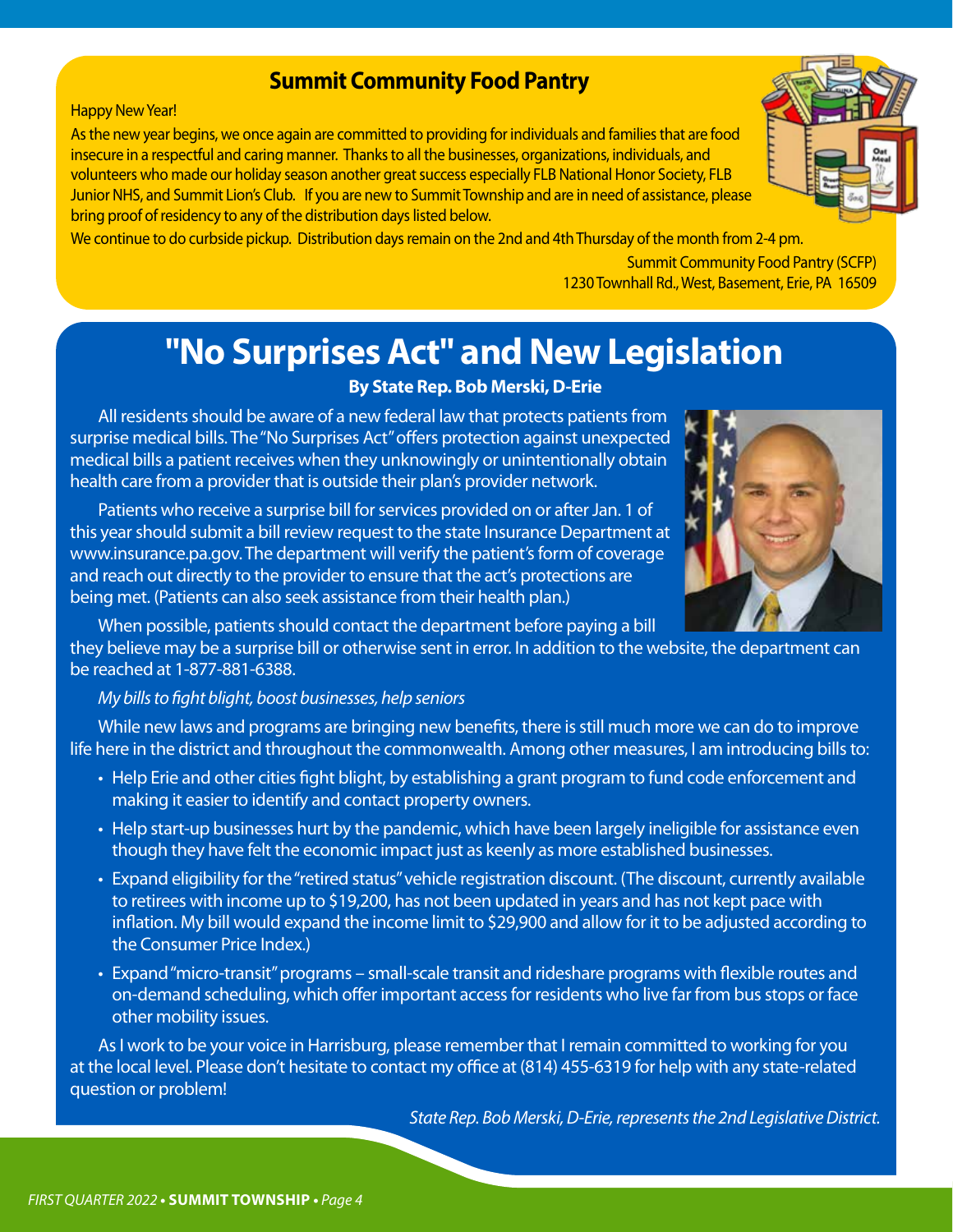## Perry Hi-Way Hose Company

#### **Emergency Responses for 2021**

RECORD HIGH TOTAL of 2256 (808 assists outside Summit Twp.) **EMS - 1802**

- ALS 1025
- BLS 721
- ALS / PARAMEDIC ASSIST 56

#### **RESCUES - 148**

- MVA 131 (8 PIN IN)
- MVA PEDESTRIAN 4
- LOCK-IN 5
- ELEVATOR 3
- SWIFT WATER 1

#### **FIRE-RELATED - 71**

- STRUCTURE FIRES 38
- VEHICLE FIRES 11
- RUBBISH / TRASH FIRE 7
- DUMPSTER FIRE 3
- GRASS / BRUSH FIRES 4
- CHIMNEY FIRE 1
- OTHER FIRE 5
- SMOKE INVESTIGATION 2
- **AUTOMATIC FIRE ALARMS 138**

#### **HAZARDOUS CALLS - 37**

- GASOLINE / FLAMMABLE LIQUID SPILL 5
- NATURAL GAS / PROPANE LEAK 9
- CARBON MONOXIDE ALARM 8
- POWER LINES DOWN 9
- TRANSFORMER / ELECTRICAL ARCHING 6
- POSSIBLE HAZ-MAT LEAK NON-HAZ-MAT 2

#### **SERVICE / MISC CALLS - 60**

- LOCKOUT 5
- PERSON IN DISTRESS 9
- WATER LEAKING 2
- WATER PUMP OUT 1
- ANIMAL RESCUE 2
- **FIRE POLICE 10**
- DISPATCH AND CANCEL ENROUTE 23
- WRONG LOCATION (DIFFERENT TWP) 2
- FOG OR STEAM MISTAKEN FOR SMOKE 2
- GOOD INTENT OTHER 8

## **ELECTION DAY for PERRY HI-WAY HOSE COMPANY**

Sunday, December 11, 2021, was Election Day for the officers and directors for Perry Hi-Way Hose Company. The results for 2022 Leadership are as follows:

> Fire Chief - Kip Hayford Fire Captain - Chris Pace Fire Lieutenant - Nate Serafin Fire Police Captain - Rob Trojanovich President - John Spaulding Vice President - Don Harvey Secretary - Patty Sample Treasurer - Gretchen Hayford

FF board members- Jason Goodwill, Steve Sample, Rob Trojanovich, Richard Smith, Nate Serafin

Business Board: Josh Lydic, Mark Sleppy, Jim Jageman, Gina Erbin, Jack Lee, Kip Hayford (chief)

#### **GOOD LUCK AND THANK YOU TO THESE INDIVIDUALS WHO MAKE PERRY HI-WAY THE BEST IT CAN BE.**

#### **PERRY HI-WAY HOSE COMPANY 2022 FUNDRAISING EVENTS**

**Comedy Show Saturday, March 26**  (Doors open 6:30 pm, show 8 pm)

**Spring Craft Fair Sunday, March 27** (Vendor Load in 7 am – 9 am / open for sales 9 am – 4 pm)

**Spring indoor Flea market Sunday, May 1** (Vendor Load in 7 am – 9 am / open for sales 9 am – 3 pm)

**Fall Indoor Flea market Sunday, September 25** (Vendor Load in 7 am – 9 am / open for sales 9 am – 3 pm)

> **Purse BINGO Sunday, November 13** (Doors open 12 pm, Bingo at 2 pm)

**Fall Craft Fair Sunday, December 4** (Vendor Load in 7 am – 9 am / open for sales 9 am – 4 pm)



#### **A friendly reminder: Please keep hydrants in your area free of snow. Help US so we can help YOU!**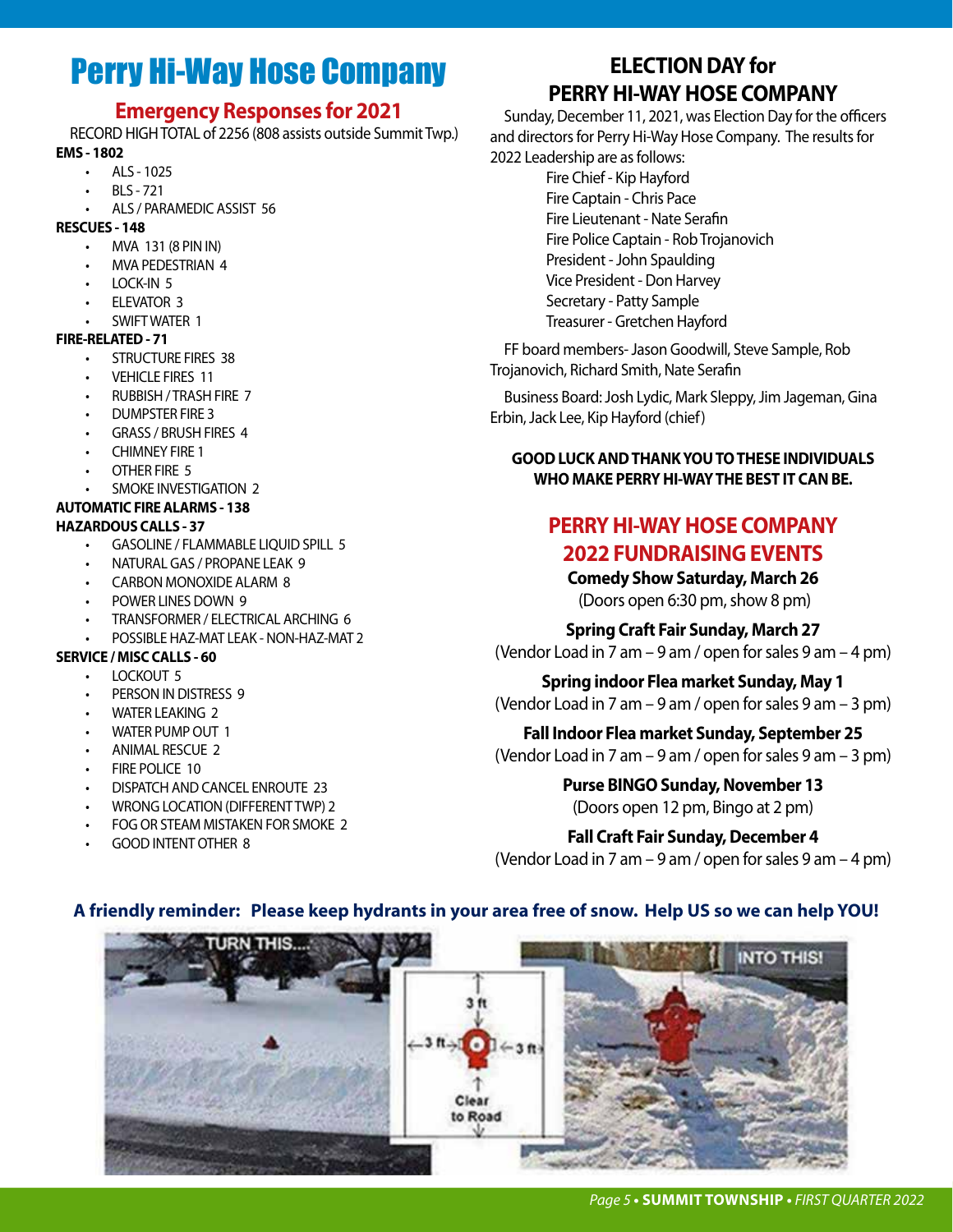## *Kindergarten Registration 2022*

Kindergarten registration for all children living in the Fort LeBoeuf School District will be held at Waterford Elementary School located at 323 Cherry Street, Waterford, Pa. Kindergarten is a full-day program at Fort LeBoeuf, and children entering in the fall of 2022 must be five years of age before June 1, 2022.

Registration will be held during the following dates and times: Tuesday, May 17, 2022, from 11:00 AM — 6:30 PM Wednesday, May 18, 2022, from 11:00 AM — 6:30 PM \*Closer to the registration date, you will receive a link to schedule a time for your child's registration appointment.

Registration will not be complete until the office has a copy of the child's birth certificate and immunization record. Please be aware that students must have the state-mandated immunizations within the first 5 days of school or they will not be eligible to attend. Please bring a "baby book" with the required data or a doctor's written statement regarding immunization history. If your child's immunization record is not updated, please come to registration with the information you have and an updated immunization record may be given to the school before classes begin. Proof that you reside in the Fort LeBoeuf School District is required at time of registration. Please have two proofs of residency and one should be your driver's license. Due to our updated security policies, please be prepared to show your ID to the camera before entering the school building.

The registration packet needs to be filled out completely and accurately as these records follow the child through their school years. Please have all these forms completed and with you at the time of registration.

Your child must be with you so that vision and academic screenings can be carried out on the day you register. If your child wears glasses, please have her/him wear them on registration day.

Perhaps you would be willing to share this information with a friend or relative who has a kindergarten-age child. Please have them call any of our three elementary schools if they have not received this packet.

If you are planning to register your child in the Fort LeBoeuf School District and have registration questions, please call an elementary school office.

*Mr. Jason Vaughn*, Principal Mill Village Elementary *Mrs. Jenna Hopkins*, Principal Robison Elementary *Mrs. Uvouue Best-Proctor*, Principal Waterford Elementary



## *LeBoeuf Little League*

Registration for the 2022 baseball/softball season is open at http://www.flbll.com. Please mark your calendars for our 3rd Annual Fair Food Fundraiser May 20 - 22. Board meetings are the 2nd Sunday of every month at 6:00 p.m. at the Waterford American Legion. Please reference the league's website and Facebook page for schedule changes.

New words are sprouting across Robison Elementary. We are expanding our vocabulary each month with challenging WOW words. Join in the fun of our W.O.W. program and look for these words in the books that you are reading. Happy WOW word hunting!

**Our words are: March April May**

segue mingle elated

persevere venture magnitude

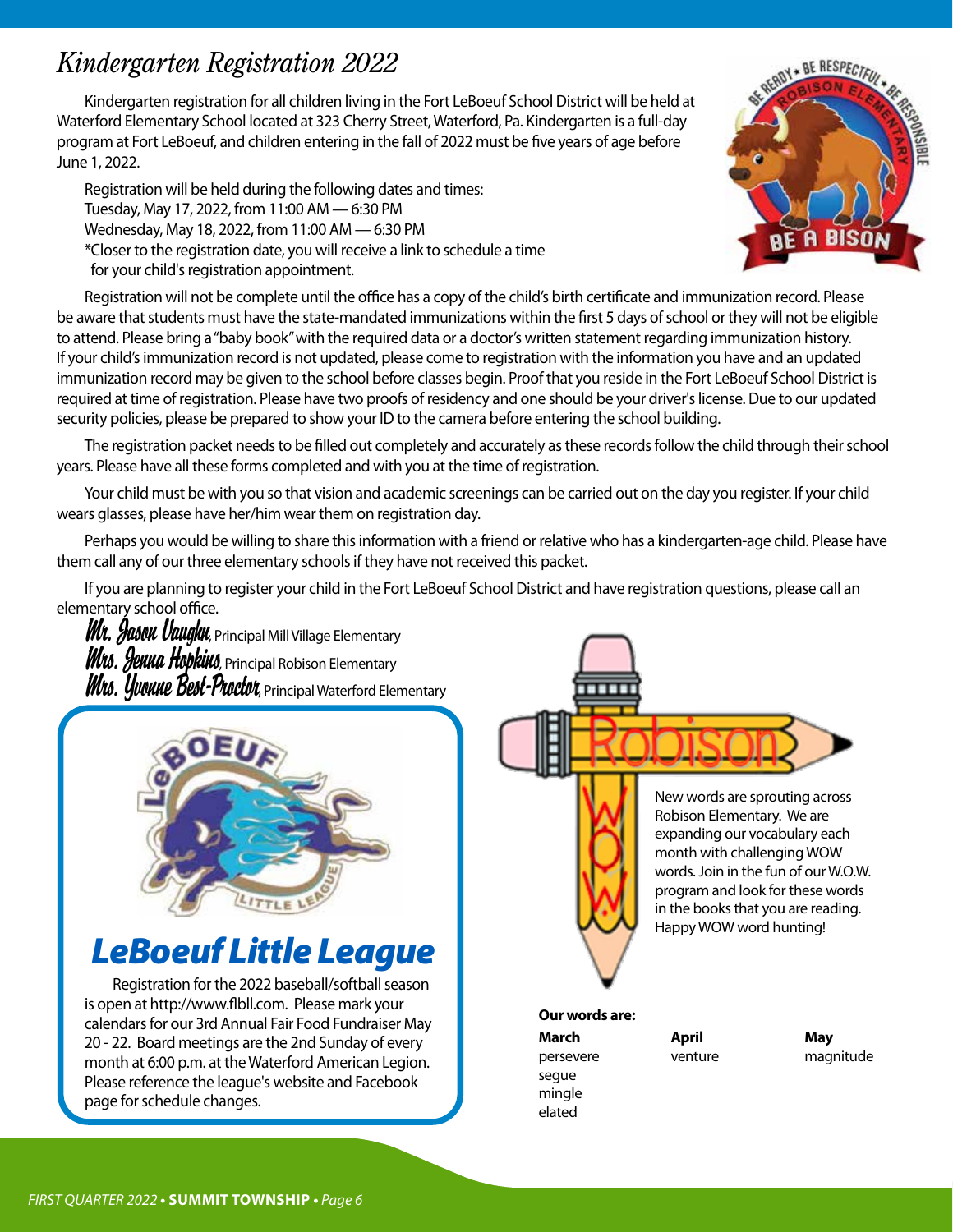## **From the Water Authority.**

2022 finds three of our employees moving on to new chapters in their lives. We would like to thank Bob Mitchell, Laura Taylor, and Zach Lewis for their combined 50 years of service to the Summit Township Water Authority. Their hard work and dedication have definitely helped the Authority grow into what it is today.

We would also like to welcome our newest employee, Lynn Rublee. Lynn has spent the past three years in the Public Works Department of Lake City Borough and brings with him a wealth of knowledge in the water industry. Lynn will be working to further advance our GIS mapping along with other duties to



keep the water flowing. When not at work, Lynn and his son Gunner enjoy outdoor activities such as horseback riding and four-wheeling. Please join us in welcoming Lynn to our team.

Adopt-A-Hydrant Program returns with a twist!

With winter fully upon us, we are bringing back the Adopt-A-Hydrant program for the first quarter of 2022. We all know that quick access to a reliable source of water is critical when there is a fire. Unfortunately, so many fire hydrants are not accessible this time of year forcing firefighters to spend valuable time shoveling them out during an emergency. If you, or someone you know, does an outstanding job of keeping the fire hydrants clear of snow, we'd like to recognize you for your efforts. Nominations can be submitted to our office via email to ghayford@stwa.us. Tell us the person's name, location of the fire hydrant and if possible, include a picture of them clearing the snow. (If you don't have an email, call us at 814-864-2323 and we'll give you another option to submit). Here's the twist, instead of giving away 1 prize like previous years, we're upping the ante! At the end of the quarter, we'll award 10 \$25 gas cards as our way of saying thanks!

*Brian Hiles,* Manager



program as a way for caring individuals and groups to 'adopt' local areas they care about and help keep them clean and beautiful. Our adoption program compliments PennDOT's Adopt-A-Highway program and is available for most municipal roads, trails, waterways, and city blocks as long as we have the consent and support of the owner/maintainer of the property (usually the municipality).

Keep Pennsylvania Beautiful provides one sign per adoption and requests the support of the municipality to provide the signpost, install the sign and provide trash disposal options as needed.

To maintain an adoption, the adopter must agree to:

Clean their road/area twice a year – Please contact your county or township for any scheduled road work before selecting a date for your road cleanup.

Report your results within 2 weeks of each cleanup by email to Stephanie Larson. Online reporting will be available.

Sign, and have all participants sign, a volunteer waiver form. Please email Stephanie Larson for a copy of the waiver form.

Always make safety a priority – Volunteer Safety Guidelines and the Keep Pennsylvania Beautiful Adoption Program Video are to be reviewed with all participants before any cleanup begins.

Supplies of bags, gloves and vests are available by participating in our annual Pick-Up PA program that runs from March 1 through May 31 and September 1 through October 31 each year.

Visit keeppabeautiful.org/programs/adoptions for more information or contact Stephanie Larson at slarson@keeppabeautiful.org or 877-772-3673 x 104.

## **GLASS RECYCLING IN SUMMIT**

Summit Township has partnered with Bayfront Glass, LLC to provide glass recycling to Summit Township residents. Bins are placed next to the Township Garage on Old French Road where the old Municipal Building used to be. Please follow the attached use instructions which are also posted on the bins.



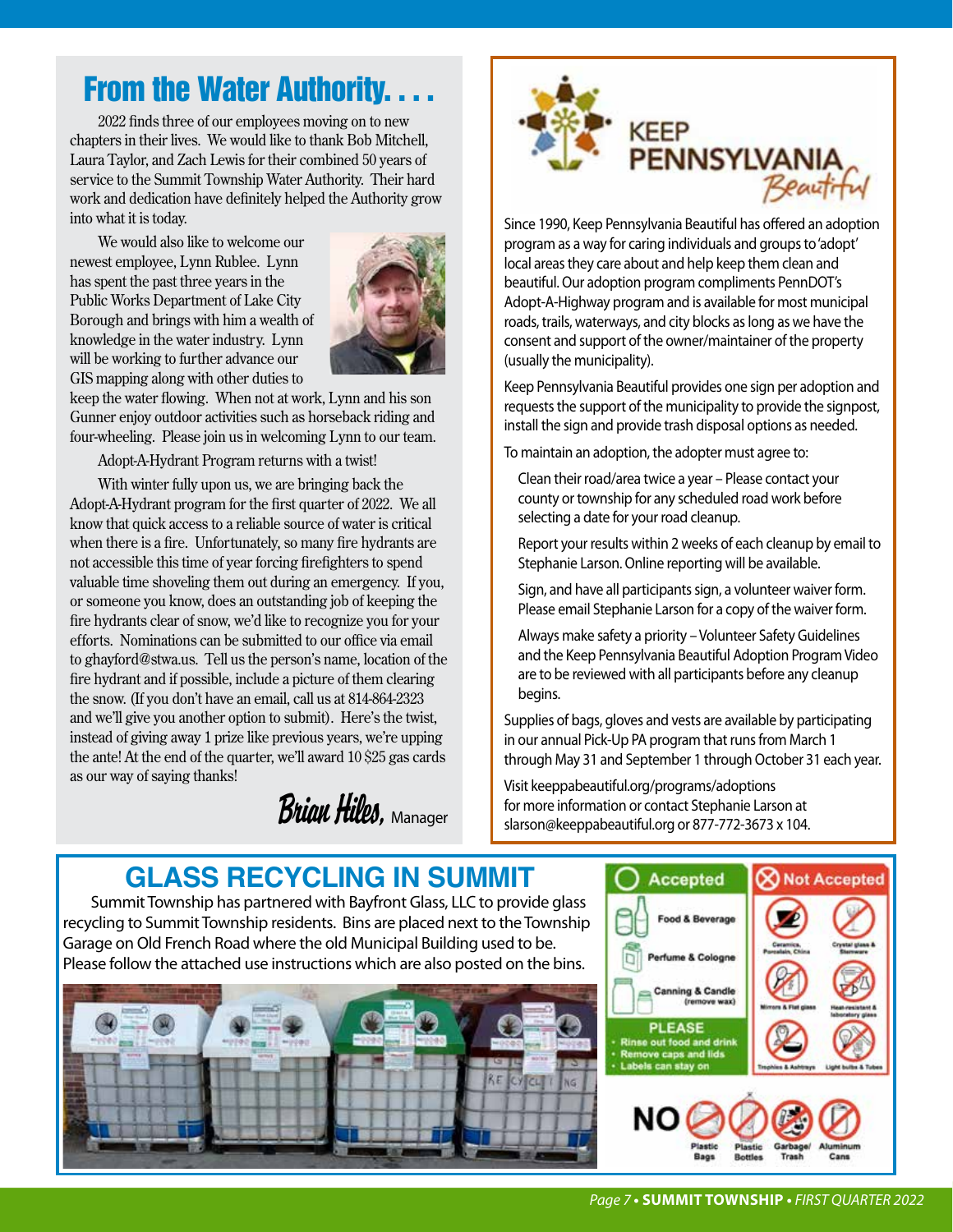## **SUMMIT TOWNSHIP SEWER AUTHORITY**

#### **OLIVER ROAD LIFT STATION, FORCE MAIN, AND GRAVITY UPSIZING PROJECT**

Groundbreaking for the 3 contracts issued for the Oliver Road Lift Station, Force Main, and Gravity Upsizing Project is scheduled for spring 2022. All three contracts should be substantially complete by June 30, 2022.

Contract #1 - Terra Works Inc. has not yet submitted a schedule for the construction of the Oliver Road Gravity Sewer Replacement Project. The final schedule is contingent upon the availability of piping materials.

Contract #2 - Oliver Road Force Main Replacement Project awarded to Konzel Construction Inc. will begin mid-February with exploratory excavations and continue with directional drilling during the last 2 weeks of March. The balance of the work including tying into manholes, installation of air release manholes, and testing should be completed by the 2nd week of March.

Contract #3 - Oliver Road Pump Station Replacement Project awarded to Ray Showman Junior Excavating, Inc. involves the installation of a prefabricated, skid-mounted, weatherproof, wastewater lift station. The lift station is a walk-in design similar to the Meadows Lift Station completed in 2019. The new lift station is being provided by W.C. Weil Company of Allison Park, PA. The lift station will take 6 months to assemble in Illinois and is expected to arrive as late as June. However, Ray Showman Junior Excavating, Inc. will complete the installation in a matter of days.

#### **LOW INCOME HOUSEHOLD WATER ASSISTANCE PROGRAM**

The Low-Income Household Water Assistance Program (LIHWAP) is a federally funded program established in part under the American Rescue Plan Act of 2021 in response to the financial challenges related to the COVID-19 pandemic. LIHWAP enables the state to assist low-income households with avoiding termination or restoring services that have been or will be interrupted for non-payment. For instance, an eligible household may receive LIHWAP funds to pay the sewer bills. LIHWAP will provide households who meet the 150 percent of the Federal Poverty Income Guidelines with up to \$2,500 to reduce or eliminate past due utility balances.

The Summit Township Sewer authority signed an agreement in December with DHS that authorizes the STSA to participate in the program beginning in January 2022. Commercial accounts are not eligible. The agreement between the DHS and STSA will expire at the end of 2023.

How to apply?

- Apply online at www.compass.state.pa.us.
- Follow the link from our website at: www.SummitTownship.com/department/sewer
- Request an application by calling the Statewide Customer Service Center at 877-395-8930 or call PA Relay at 711 for the hearing impaired.
- Also, applications are available at the Erie County Assistance Office.

#### **CUSTOMERS USING ON-LINE BILL PAY, PSN**

Payment Service Network, (PSN), the company that provides electronic payment and online bill viewing services to the STSA. PNS is increasing its transaction fees on February 1, 2022. The modest increase is required to keep pace with escalating security threats and evolving industry regulations. The new transaction fee rates for customers using electronic bill pay services will be as follows:

For payments made online:

- ACH/E-check: \$1.10
- Credit or debit card: 3.00%
- Amex: 3.00%

l,

If any sewer customer has any questions pertaining to the sewer system or billing concerns, please feel free to call the Authority at 814-868-4495 or attend a monthly meeting. Check your Township calendar for Sewer Authority meeting dates. The Authority office hours are currently 8:00 AM to 4:00 PM, Monday through Friday. If you plan to attend a meeting, please call, and let us know. We will be glad to put you on the agenda.

## *William C. Steff, P.E.*, Manager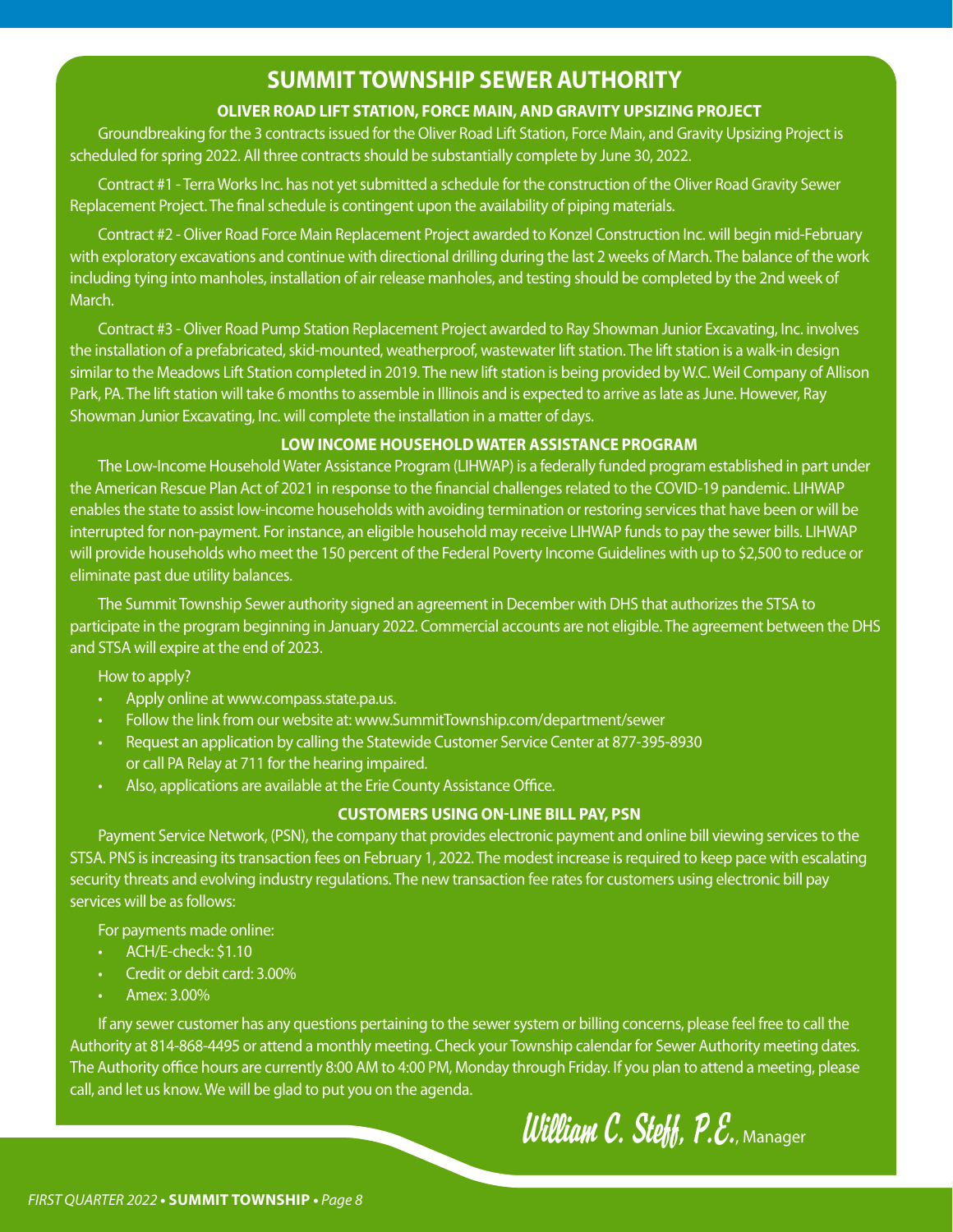

## **Earnit Keepit Savelt United Way Erie FREE Taxes**

One very effective way that United Way of Erie County is helping to bolster family stability is through **Erie FREE Taxes**. Through the IRS Volunteer Income Tax Assistance Program (VITA), Erie FREE Taxes provides free tax preparation service to Erie County tax filers and ensures that every eligible filer claims the Earned Income Tax Credit (EITC). The EITC, one of our county's most effective anti-poverty tools, lifts more than 8 million adults and children above the poverty line. It provides a cash credit that boosts incomes of low-tomoderate income workers, helping them meet their basic needs. For those who receive the credit, it may enable them to save for emergencies, pay down debt, or put a down payment on a home.

Since 2007, the Erie FREE Taxes Program has demonstrated strength as a family and community economic development tool. 2019 was a milestone year for the program, having reached a program value of over **\$100 million**. In 2021, in spite of the ongoing pandemic, Erie FREE Taxes volunteer tax preparers were responsible for returning **\$8.9 million** in federal refunds back to the Erie community, while saving filers an estimated **\$13 million** in commercial tax preparation fees.

According to **Marybelle Martin**, Program Director of Erie FREE Taxes, the program is supported by not only United Way but also grants and local bank sponsorships, as well as in-kind donations of space and volunteer time. "It costs about **\$130,000** to implement Erie FREE Taxes across Erie County. The return on this small investment is remarkable when you consider that thousands of people are taking advantage of this free service. It can be life-changing for the families that we serve," Martin said. "And it really is a community effort. In addition to the agencies already mentioned, we are grateful to our host sites, the United Way Board of Directors, and most of all, to our volunteers, who repeatedly give their time and energy to building a stronger community."

By providing free tax preparation and access to tools such as the Earned Income Tax Credit, United Way Erie FREE Taxes has assisted thousands of Erie County residents to become more financially stable and to take steps toward self-sufficiency. The program is a key example of United Way of Erie County's commitment to its mission, to **CRUSH POVERTY**, and to help improve the standard of living for Erie County families and neighborhoods.



- Seventeen Erie FREE Tax sites are participating in the 2022 filing season throughout Erie County. A complete listing of site locations is available at **ErieFreeTaxes.org**.
- A free online tax filing tax filing option, **MyFreeTaxes.com**, is available to filers who wish to complete their own federal and state tax returns online. There is no income limit to utilize this free service.
- Retired individuals are notified if they do not have to file taxes. If you are retired and have questions about tax preparation, please visit unitedwayerie.org and click on the "Tax-Aide Site Link", or call the AARP for more information.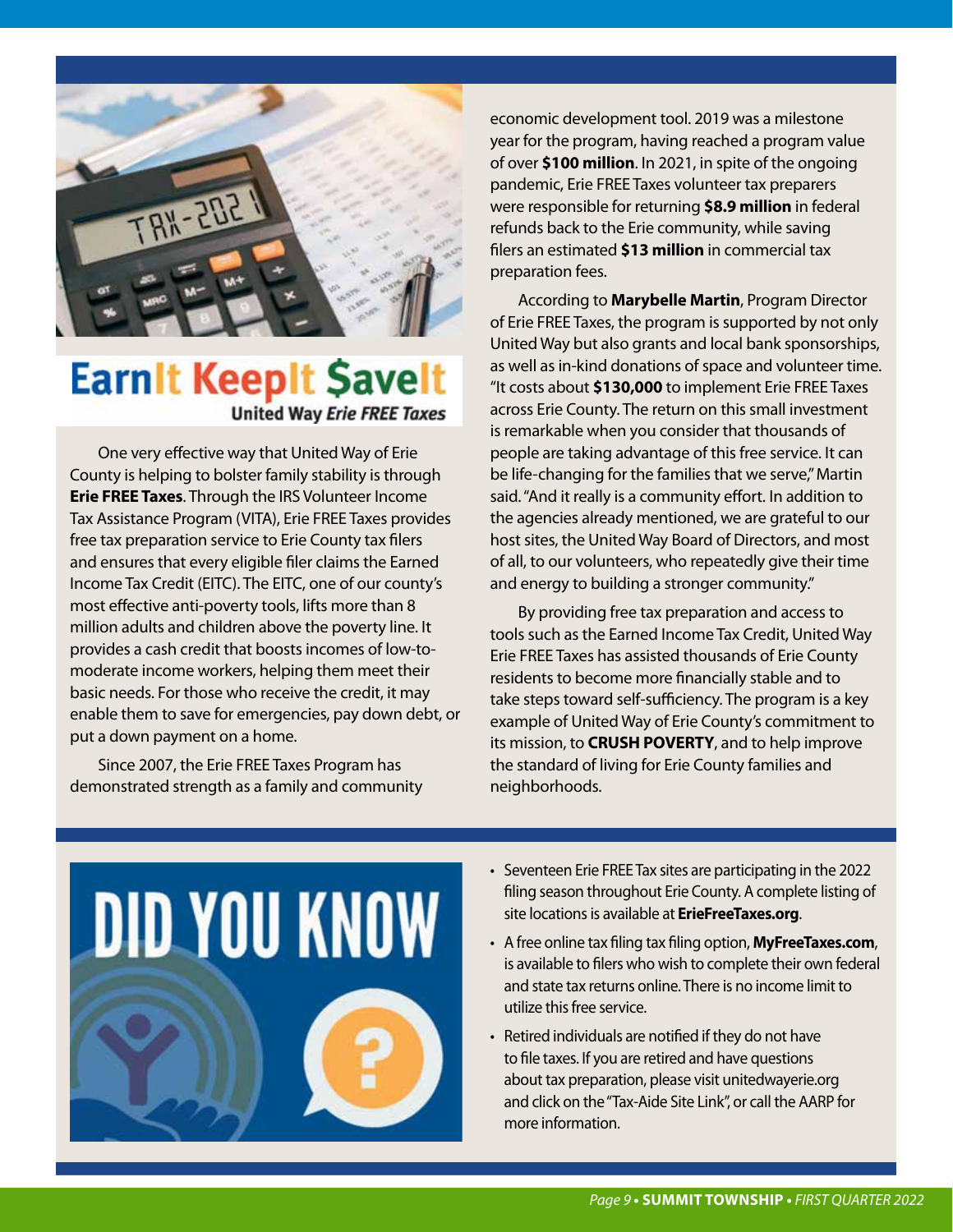



#### **PENNDOT, SAFETY PARTNERS HIGHLIGHT WINTER DRIVING TIPS**

The Pennsylvania Department of Transportation (PennDOT), the American Automobile Association (AAA), and the Pennsylvania State Police (PSP) are reminding motorists to always be prepared and exercise caution when traveling during inclement weather as part of Winter Driving Awareness Week.

Representatives from PennDOT, AAA, and PSP hosted a media event at PennDOT's Erie County maintenance office to detail the steps motorists can take to be prepared for wintry conditions.

"As the winter season continues, weather conditions can change with little to no warning," said PennDOT District 1 Executive Brian McNulty, P.E. "Drivers can help keep themselves safe by slowing down or avoiding unnecessary travel during severe weather and having their vehicle and tires properly maintained."

Before hitting the road, drivers are urged to have their vehicle inspected by a trained, trustworthy mechanic to check the cooling system, battery, hoses, drive belts, and tires to ensure they are in good condition and functioning properly. Tires can also be examined often for the correct level of air pressure and adequate tire-tread depth.

PSP Troop E Community Services Officer Trooper Cindy Schick said motorists should also be aware that all vehicles must be fully clear of ice and snow before winter travel. If snow or ice is dislodged or falls from a moving vehicle and strikes another vehicle or pedestrian causing death or serious bodily injury, the operator of that vehicle could receive a \$200 to \$1,000 fine.

Failing to clear the windshield alone is a \$25 fine, but would exceed \$100 with fees, Schick added.

To prepare for the risk of becoming stranded or encountering a crisis situation on the roadway, motorists are urged to carry an emergency kit in their vehicles. Supplies may include non-perishable food, water, first-aid supplies, warm clothes, a blanket, a cell phone charger, and a small snow shovel. Kits can be tailored to the specific needs of the individuals in the vehicle, with items such as baby supplies, extra medication, pet supplies, or even children's games.

"Preventative steps today can go a long way tomorrow," says Theresa Podguski, Director of Legislative Affairs, AAA East Central. "Weather conditions that lead to black ice, heavy snow, and other rough driving conditions are particularly dangerous this time of year and require motorists to be proactive."

PennDOT offers these additional safety tips for motorists who must travel during winter weather conditions:

- Slow down gradually and drive at a speed that suits the conditions.
- Turn on your headlights.
- Stay in your lane.
- Increase your following distance.
- Stay alert, keep looking as far ahead as possible, and be patient.
- Reduce in-car distractions since your full attention is required.
- Use defroster and wipers.
- During whiteouts, come to a complete stop only when you can safely get as far off the road as possible or when there is a safe area to do so.
- Do not stop in the flow of traffic since this could create a chain-reaction collision.
- Do not pass a vehicle moving slowly or speed up to get away from a vehicle that is following too closely.
- Give ample room for plow truck drivers to treat the roadways and never pass between two trucks operating in a plow line.
- Always buckle up and never drive impaired.

For more information on safe winter travel, an emergency kit checklist, and information on PennDOT's winter operations, visit www.PennDOT.gov/winter. Other highway safety information is available at www.PennDOT.gov/safety.

Motorists can check conditions on more than 40,000 roadway miles, including color-coded winter conditions on 2,900 miles, by visiting www.511PA.com. 511PA, which is free and available 24 hours a day, provides traffic delay warnings, weather forecasts, traffic speed information, and access to more than 1,000 traffic cameras.

511PA is also available through a free smartphone application for iPhone and Android devices, by calling 5-1-1, or by following regional Twitter alerts accessible on the 511PA website.

Subscribe to PennDOT news and traffic alerts in Crawford, Erie, Forest, Mercer, Venango, and Warren counties at www. PennDOT.gov/District1.

> Follow local PennDOT news on Twitter and like the department on Facebook.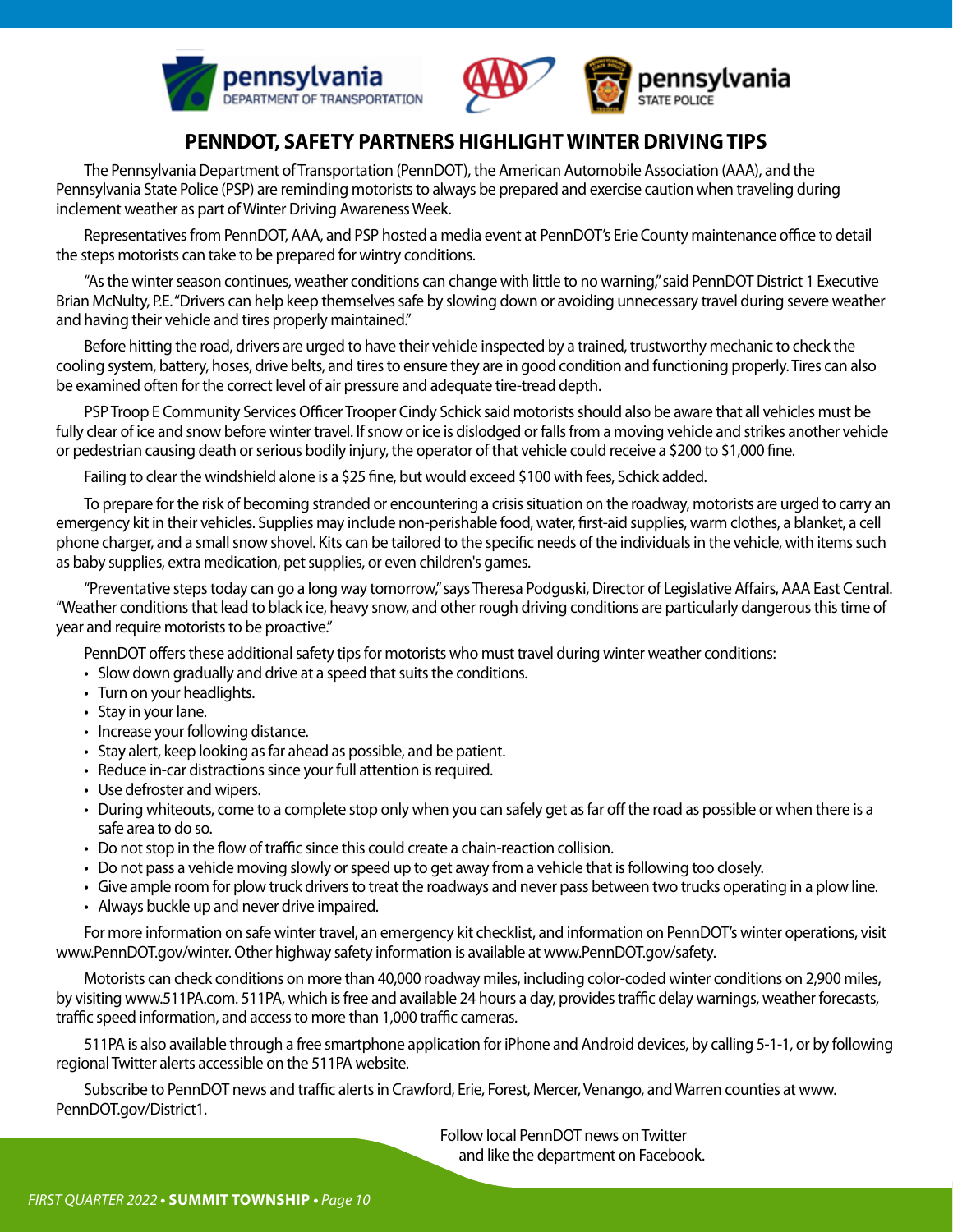# **BE PREPARED FOR A WINTER STORM**

Winter storms create a higher risk of car accidents, hypothermia, frostbite, carbon monoxide poisoning, and heart attacks from overexertion.



Winter storms and blizzards can bring extreme cold, freezing rain, snow, ice, and high winds.







Can knock out heat, power, and communication services

IF YOU ARE UNDER A WINTER STORM WARNING, **FIND SHELTER RIGHT AWAY** 

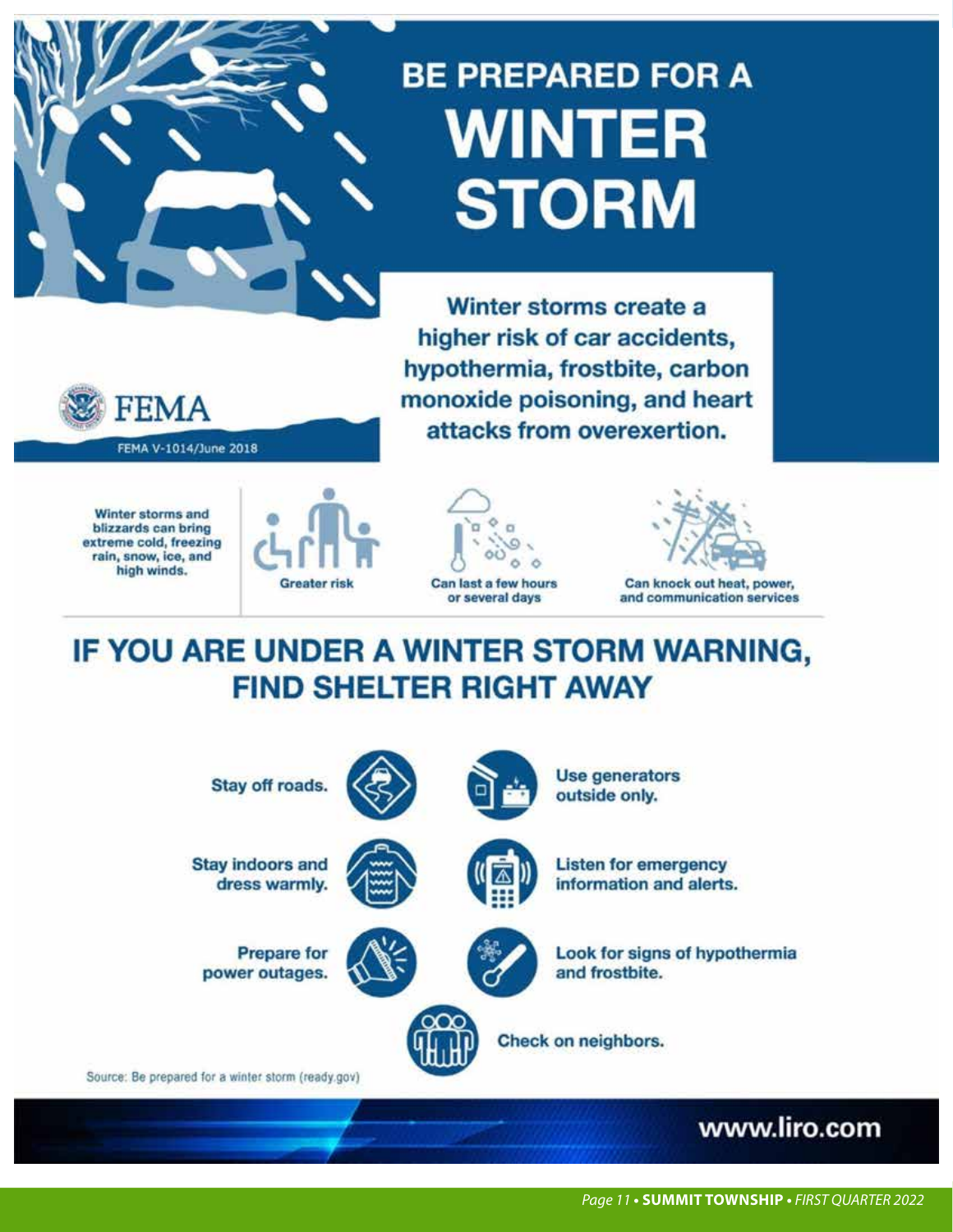#### **ENGINEER'S REPORT**

Phase 2 of the Hamot Road sidewalk project is on track to be completed this year. The purpose of this project is to fill the sidewalk gap from Laurie Drive to Dorn Road and possibly to Marlee Way. When this project is complete, it will provide pedestrian connectivity between the subdivisions in the Five Points area.

The Township is revising the Sidewalk Ordinance to bring it in line with the new Zoning Ordinance. During this process, we are looking at the areas of the Township that still have a need for pedestrian improvements for future projects. The Township's sidewalk projects historically have been to provide ADA access at intersections and to fill the gaps in sidewalk coverage in areas of need. Beyond this, any new sidewalk installation is developer-driven by using the Sidewalk Ordinance.

This year's major paving project will be Douglas Parkway. This will include some asphalt restoration, milling, and an overlay. The project will start at Peach Street and go to the beginning of the cul-de-sac near Old Navy.

Through the public comments the County received, the Township was able to get 14 projects included on the draft Erie County Long Range Transportation Plan. These include the highway projects like Hamot Road and Hershey Road intersection and pedestrian projects like a pedestrian bridge over Peach Street. This does not guarantee that these projects will be completed, but it is a necessary step on the way to getting the projects funded. The final plan is scheduled for adoption on March 9th. Below is the remaining public involvement.

- Public comment period **January 27th** until **February 25th**.
- Two public meetings
	- Virtual, **February 16th** from Noon-2:00pm.
	- In-person meeting at the Blasco Library on **February 17th** from 4:00 pm-6:00 pm.



Beginning Feb. 1, income-eligible Pennsylvania homeowners facing unforeseen financial hardships because of the COVID-19 pandemic can apply for assistance.

The Pennsylvania Homeowner Assistance Fund (PAHAF) will help Pennsylvania homeowners whose household income is at or below 150% of the area median to prevent or ease mortgage delinquencies, defaults, foreclosures, displacement, and utility disconnection.

The General Assembly allocated \$350 million in federal funds for the program. The legislature also established a Construction Cost Relief Program to support the production of developments by addressing financial deficiencies directly attributed to the effects of the pandemic.

Homeowners can learn about PAHAF and see a list of organizations that can assist them by visiting www.pahaf.org or by calling the PAHAF call center at 888-987-2423 Monday through Friday from 8 a.m. to 8 p.m.



The Kiwanis Club of Fort LeBoeuf started the year with our new president, Yvonne Best-Proctor. Yvonne is the principal at Waterford Elementary and it is beneficial to have a school administrator at our meetings. The working relationship that we have with our school district helps us to provide meaningful programs and services for our children.

In the next few months, we are planning a Snowman Day for families and a Purse Bingo for adults. In March we will be gathering items for Foster Care Bags. These bags have items needed when a child is taken from their home and needs immediate placement with a family. Our other collection will be for Jared's Box. Jared's Box is a shoebox full of toys and activities for children in the hospital. The elementary K Kids will be putting these boxes together to deliver to local hospitals. To see more about what we are doing, follow us on Facebook "Kiwanis Club of Fort LeBoeuf, or our website.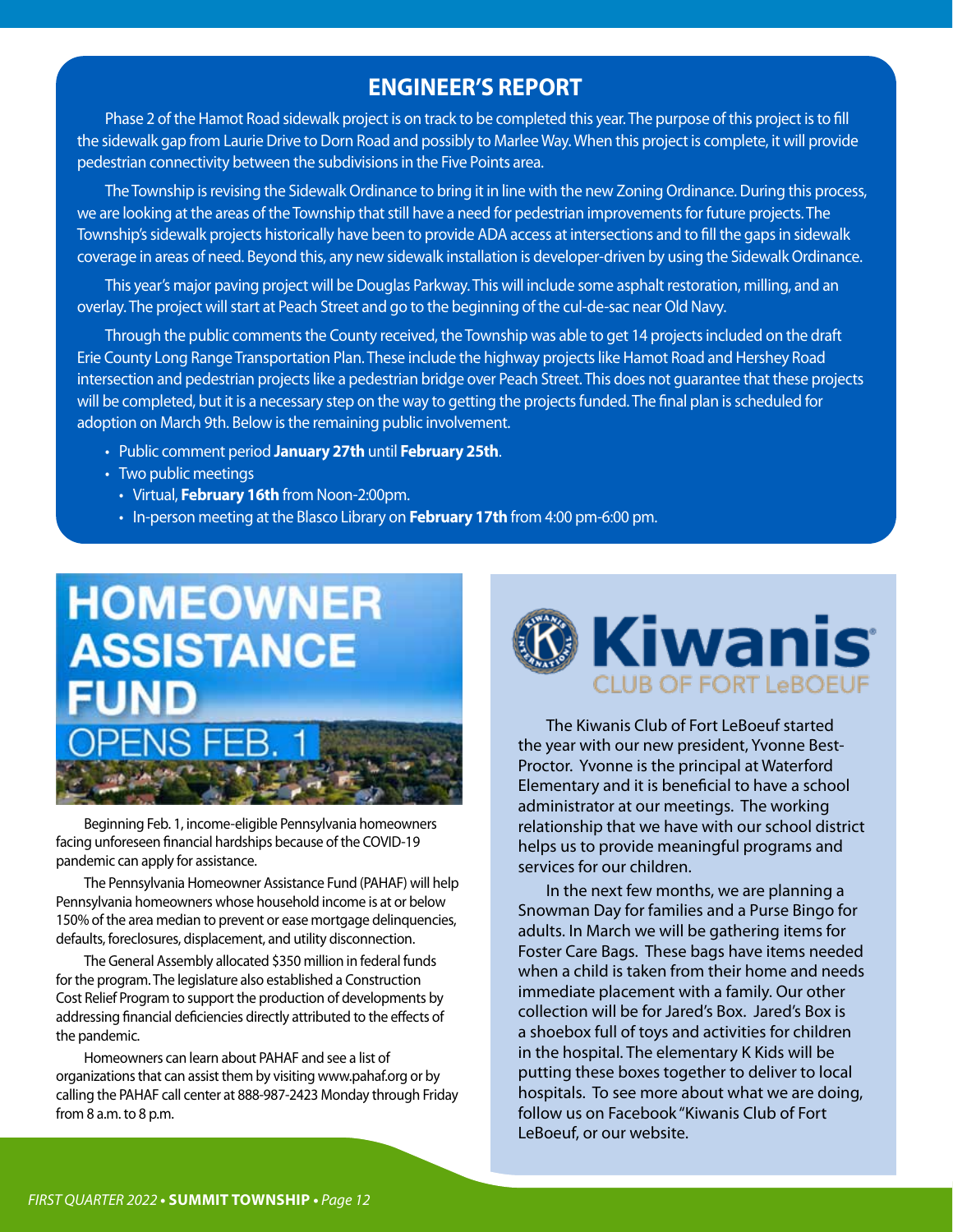#### **2021 ZONING, SIGN & DEMOLITION PERMIT RECAP**

| Type of Structure                                                                                                     | No.              | <b>Value</b>          |
|-----------------------------------------------------------------------------------------------------------------------|------------------|-----------------------|
| <b>Single Family Dwellings</b><br>of which 6 are Condominiums                                                         | 11               | \$2,404,000           |
| <b>Home Additions</b><br>including Attached Garages, Decks, and Porches                                               | 32               | \$835,993             |
| <b>Residential Accessory Structures</b>                                                                               | 30               | \$697,224             |
| <b>Agricultural Buildings</b>                                                                                         | 0                |                       |
| <b>Stores &amp; Customer Service - New Sites</b>                                                                      | 13               | \$2,993,816           |
| Storming Crab - Cajun Seafood Restaurant                                                                              |                  | \$170,000             |
| Bob's Furniture - Interior Commercial Build Out<br>Copperleaf - Construction of a 14 Bay Garage                       |                  | \$172,950<br>\$50,909 |
| Kunco Landscaping Business, Inc.- Construction of                                                                     |                  |                       |
| a new 40' x 80' Commercial Building                                                                                   |                  | \$250,000             |
| A & J's Inc. - Construction of a 60'x 80'<br>(4800sq. Ft) Office and Warehouse Commercial Building                    |                  | \$190,000             |
| New Motors - Construction of a 52' x 24' (1,283 sq. ft.)                                                              |                  |                       |
| Commercial Building Addition which includes a Detail Wash Bay                                                         |                  |                       |
| and Interior Renovation to the Existing Building                                                                      |                  | \$397,900             |
| Pita Pit-Local Restaurant providing pitas, vegetarian<br>choices to Mediterranean dishes, and bacon-filled wraps.     |                  | \$30,400              |
| Jersey Mikes- Interior Commercial Build Out                                                                           |                  | \$225,000             |
| Rutkowski Insurance- Specializes in Auto, Home,                                                                       |                  |                       |
| Business/Commercial and Life Insurance<br>Curaleaf- Medical Marijuana Dispensary                                      |                  | \$25,000<br>\$500,000 |
| Frie Laser Professionals-Tattoo Removal                                                                               |                  | \$4,000               |
| Moose Head Pottery- Interior Commercial Build Out                                                                     |                  | \$10,000              |
| Summit Township Sewer Authority - Construction of a<br>253 sq. ft. Sanitary Sewer Pump Station                        |                  | \$967,657             |
| <b>Offices, Banks, &amp; Professional Services</b>                                                                    | 0                |                       |
| <b>Commercial Renovations/Additions</b>                                                                               | 12               | \$14,998,446          |
| Plastikos Medical - Phase II Expansion<br>Ś                                                                           | 8,005,085        |                       |
| Plastikos-Interior Commercial Renovations \$                                                                          | 583,100          |                       |
| <b>Target-Interior Commercial Renovations</b><br>Walmart - Interior Commercial Renovations \$                         | 75,000           |                       |
| Big Woodies-Interior Commercial Renovations \$                                                                        | 750,000<br>1,200 |                       |
| Sephora - Interior Commercial Renovations \$                                                                          | 300,000          |                       |
| Church of Jesus Christ-Interior Commercial Renovations \$                                                             |                  | 83,977                |
| Erie County Tech School - Interior Commercial Renovations<br>Kia-Two Charging Stations<br>\$                          | 17,084           | \$<br>5,000,000       |
| Sheetz- Added Vehicle Charging Stations<br>\$                                                                         | 120,000          |                       |
| Chik Fil A- Addition to existing storage<br>\$                                                                        | 60,000           |                       |
| Steadfast Tattoo Parlor - Exterior Commercial Renovation \$                                                           |                  | 3,000                 |
| <b>Industrial</b><br><b>Public Works - Utilities</b>                                                                  | 8                | \$166,000             |
| Crown Castle USA INC.- Upgrade Antennas on                                                                            |                  |                       |
| <b>Existing Cell Tower - Curtis Road</b><br>\$                                                                        | 15,000           |                       |
| Crown Castle- Co-Location of Antenna on                                                                               |                  |                       |
| \$<br>Existing Cell Tower Edinboro Road<br>Crown Castle-Modification involving Collocation, Removal,                  | 15,000           |                       |
| or Replacement of Transmission Equipment - Edinboro Road                                                              |                  | \$<br>56,000          |
| Crown Castle-Co-Location on Existing Cell Tower. Upgrade of                                                           |                  |                       |
| Verizon Antennas and Ancillary Equipment- Curtis Road \$                                                              |                  | 5,000                 |
| Crown Castle-Modification involving Collocation, Removal,<br>or Replacement of Transmission Equipment - Edinboro Road |                  | \$<br>5,000           |
| Crown Castle-Modification involving Collocation, Removal,                                                             |                  |                       |
| or Replacement of Transmission Equipment - Pennbriar Drive                                                            |                  | \$<br>15,000          |
| Crown Castle - Installation of 3 Antennas - Edinboro Road<br>Dish Wireless - Installation of Panel Antennas and       |                  | \$<br>20,000          |
| \$<br>New Equipment Panel, etc.                                                                                       | 35,000           |                       |
| <b>Sign Structure Permits</b>                                                                                         | 26               | \$468,547             |
| including Pole Signs, High-Rise Signs, Monument Signs & Building Signs                                                |                  |                       |
| <b>Other Structures</b>                                                                                               |                  |                       |
| <b>Demolition Permits</b>                                                                                             | 23               | \$0                   |
| 23 Permits (including 3 Residential structures)                                                                       |                  |                       |
|                                                                                                                       | 155              | \$22,564,026          |

#### **2021 CONSTRUCTION IN DOLLARS**



**2021 CONSTRUCTION COUNTS**



# **Senior News**

Due to circumstances surrounding the coronavirus pandemic, the Summit Senior Center will remain closed until further notice. If you really need to reach someone from the senior center, please contact the Township Building at 868-9686 and Gina will take your information and relay it to the correct party. In the meantime, wash your hands, practice social distancing and stay well.

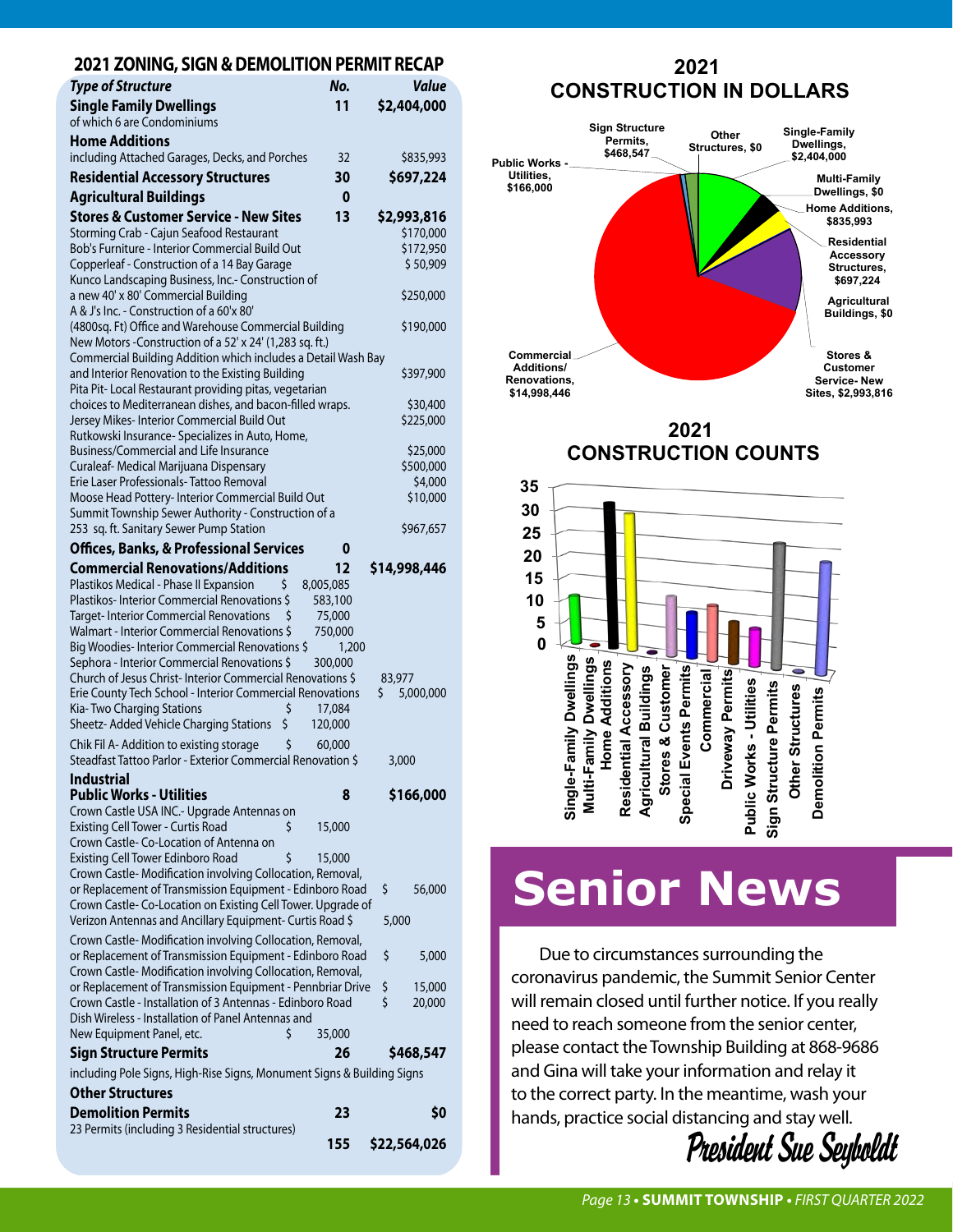## **2022 STORMWATER RESOLUTIONS**

New Year's resolutions offer the promise of a new start and setting positive intentions for the months to come! Managing stormwater is a year-round practice; there's a lot you can do to help make spring snow melt and summer rains easier on our local waterways:

- Do you have a private well? Have you had it tested? Make sure your drinking water is fit to drink!
- If you do have a well, is it protected from contaminants? Be careful about pet waste and fertilizers within a 100-foot radius of your well.
- Consider installing a rain barrel to collect water from your roof, or permeable pavement, and/or a rain garden to alleviate wet spots in your yard. This could save you money on watering and prevent costs associated with flooding!
- Use fertilizers and other applied chemicals sparingly as these can have adverse effects on our creeks, streams, and Lake Erie.
- Scoop the poop! Dispose of pet waste appropriately, especially in winter. Pet waste can introduce excess nutrients and bacteria into our waterways.
	- The same goes for litter; just because the snow hides it does not mean it is not a problem!
- Assess your home for water-saving devices. Are there any improvements that could be made to leaky faucets this year? This could also save you money on your water bill!

For more information and resources on stormwater in all its forms, please visit the Erie County Stormwater Information webpage (https://eriecountypa.gov/departments/planning-and-community-development/resources/stormwaterinformation/) or the Erie County Planning Department's Facebook page (https://www.facebook.com/ErieCountyPlanning/). Credit to this list from Penn State Extension.

## **FROM YOUR SUMMIT TAX COLLECTOR:**

#### Happy New Year to All!

I hope everyone had a great holiday season and now we can wait for Spring!

Any tax bill issued and collectible in 2021 that was not paid, has been turned over to Erie County Tax Claim for collection. You may contact them at 814-451-6206 for the amount due and instructions on paying your delinquent taxes.

The next tax bill to come out will be the 2022 County/Township tax bill. This tax bill includes streetlights if applicable. They cover the calendar year from January 1, 2022, through December 31, 2022. Bills will be mailed end of February for delivery at the beginning of March. The color for this year's CT bill will be blue. Please note that bills will no longer have the Penalty waived. A penalty will be applied this year. If you have had a mailing address change, you must contact Erie County Assessment at 814-451-6225. The tax collector cannot change the tax role and the tax bills will be mailed to the last address you provided to Assessment. If you do not receive your tax bill by March 17th, please contact me at the office.

If you require a stamped receipt for your taxes paid in 2022 for purpose of the PA 1000 (Property Rent Rebate), you may email me at the below email address and I can attach the receipts to your email. If you do not have an email, please send your request via USPS with a return envelope for the receipts.

If you are new to Summit and have not already done so, the deadline to apply for the Homestead Exclusion is March 1st for the exclusion to apply on this year's School tax bill. You can download an application at eriecountypa.gov or contact Erie County Assessment at 814-451-6225.

Please note new office hours beginning this year. Office hours in May and September will be by appointment only. You can still reach me via phone, fax, drop-box to the right of the office door, and USPS. I will be available to assist you. Please continue to wear a mask regardless of your vaccinated status. Hopefully soon, we will no longer have to do this.

On a personal note, thank you for once again electing me as your Tax Collector. I appreciate the continued support and look forward to another four years as your Tax Collector! See you in March!

**Debra Cameron**, *Summit Twp. Tax Collector* 1754 Townhall Rd., West | Erie, PA 16509 | (814) 866-2653 Email: summittwptaxcollector@yahoo.com Office Hours: Monday - Thursday, 10AM-2PM | Monday evening 5-7PM By appointment November 1 - March 1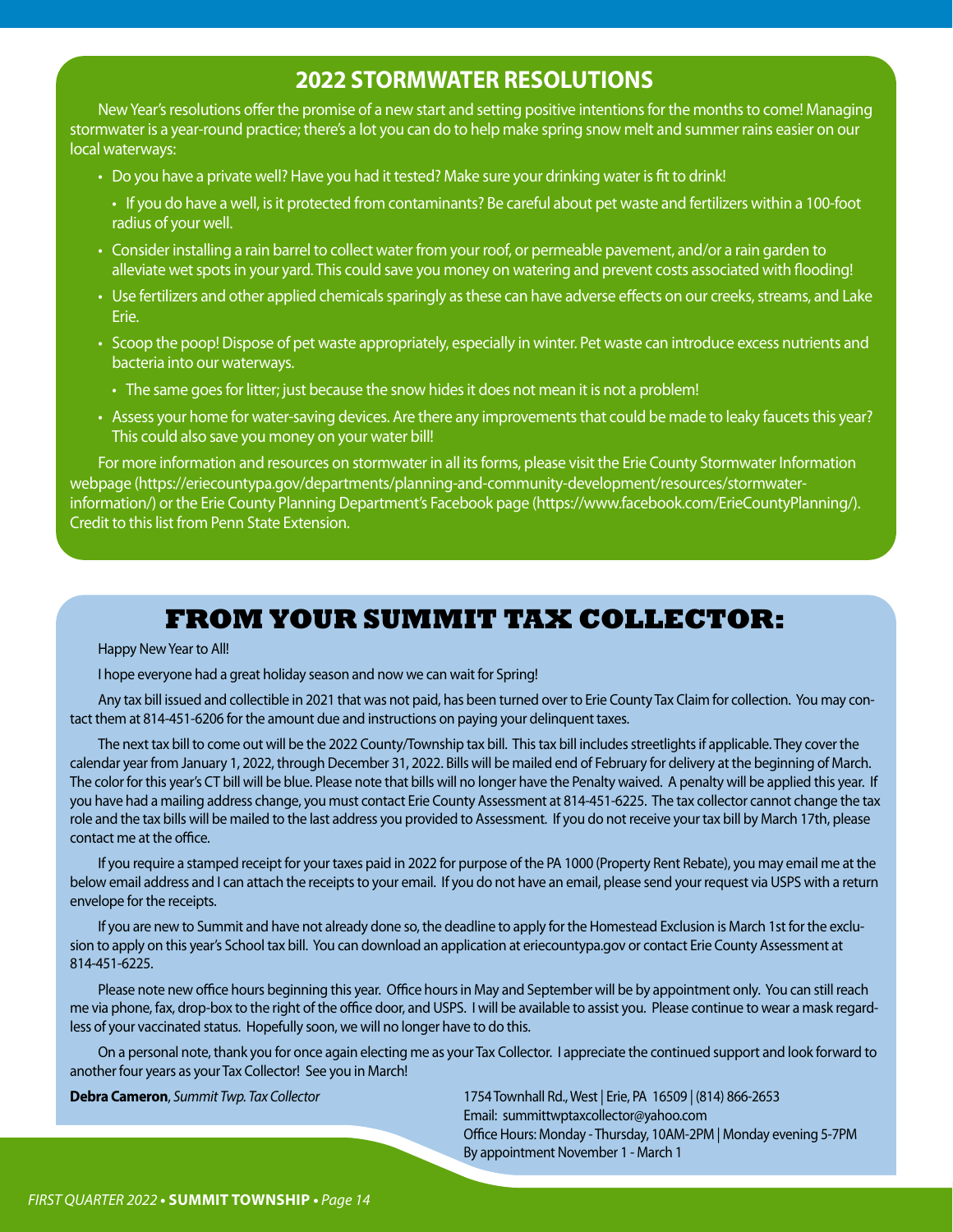# *Summit Lions Club News*



## **We Serve**

**Have you ever collected items to send to someplace that people there have lost everything in a short moment in time?**  That's what the Summit Lions and the other Lions in our District did with a collaboration of the Pennsylvania Lions on January 16th at Jamestown Community Center at Jamestown, PA.

The residents of Kentucky lost everything when a tornado went through their state. The Lions from all over District 14-F, which is counties of Erie, Warren, Bradford, Crawford, Forest, Mercer, and Venango Counties, donated money and items needed to help people get back on their feet. On January 23rd, a bus headed to Kentucky with Lion volunteers to help unload that semi and to help get their distribution warehouse organized, while others started helping with the cleanup. These volunteers slept in sleeping bags in remaining churches, fire departments, and schools with some of the displaced families. When each Lion gives a little it ends up being a lot. It makes us proud of what we do.

Our 25th golf tournament will soon be upon us on June 3rd at Venango Valley Golf Course in Venango, PA. Our players will enjoy a beautiful day playing golf. If you enjoy golfing, we welcome you to come join the event. Don't be discouraged from attending for everyone is a winner when you are supporting a good cause. The profits from this golf tournament support our annual causes within our neighborhood and beyond. We also welcome business owners to take out a sponsor hole sign, advertise in our program, or donate a door prize. So, if you are interested in supporting Summit Lions Club, please call Bob or Janet Mitchell at **814-864- 9194**. 100% of the profits get used to help those in need. What a better way to help your community!



**Recycling plastic bags continues.** We just finished helping the Fort LeBoeuf Leo Club collect 500 plus pounds of plastic to go towards their second TREX bench for the FLB High School. The Summit Lions have one green bench that will be placed at Picnicana Park this coming summer and another slate gray bench ordered to be placed at the Summit Memorial in front of the Summit Township Municipal Building honoring those who served in the military. We have a collection box in the lobby of the Summit Township Municipal Building and another one at the Summit Senior Center. Thank you to those that have brought us their plastic bags. It takes 500 pounds of plastic to make one bench, so between the FLB Leos and the Summit Lions, we have kept over 2,000 pounds of plastic out of the landfill. **Please remember it's plastic film only such as plastic bags and shrink wrap.**

**Thank you for your continued support.** *Lion Bob and Lion Janet Mitchell*

## **SNOWPLOW SURVIVAL: How To Keep Your Driveway Clear**

Have you ever felt like the snowplow driver is hiding around the corner just waiting for you to finish clearing that last bit of snow from your driveway? Try this simple method to prevent from having to shovel again and again.